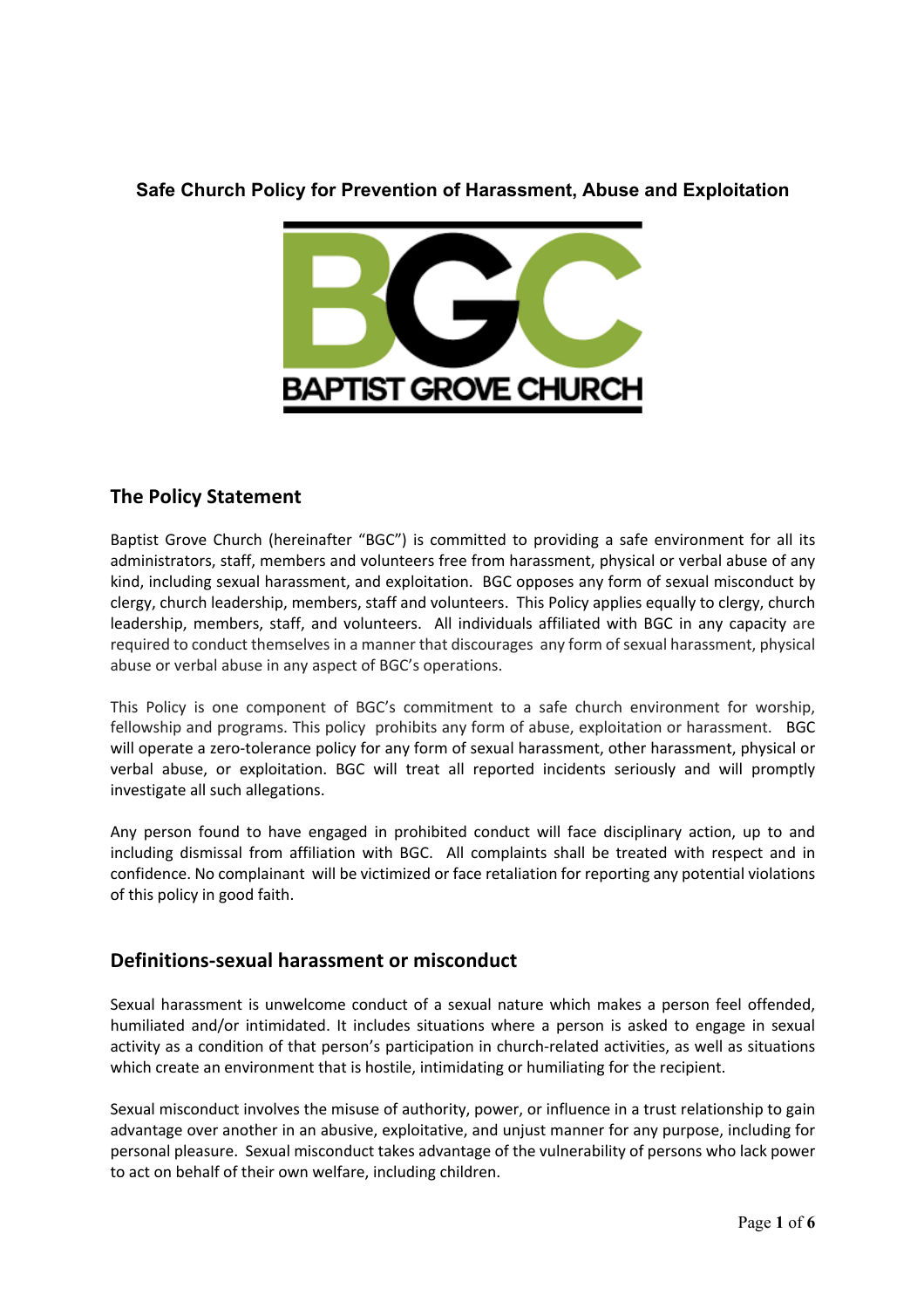Sexual harassment and misconduct can involve one or more incidents and actions, and may be physical, verbal or non-verbal in nature. Examples include, but are not limited to:

#### **Physical conduct**

- Unwelcome physical contact including patting, pinching, stroking, kissing, hugging, fondling, or other inappropriate touching
- Physical violence, including sexual assault
- The use of threats or rewards to solicit sexual favors

#### **Verbal conduct**

- Remarks on an individual's appearance, age, private life, etc.
- Sexual comments, stories and/or jokes
- Sexual advances
- Repeated and/or unwanted invitations for dates, social interaction or physical intimacy
- Insults based on the sex of the individual
- Condescending or paternalistic/maternalistic remarks
- Sending sexually explicit messages verbally, in writing, or by electronic means

#### **Non-verbal conduct**

- Display of sexually explicit or suggestive material
- Sexually suggestive gestures
- Whistling
- Leering, glaring or staring

**Notes:** Anyone can be a victim of sexual harassment or misconduct, regardless of his or her sex or the sex of the offender. BGC recognizes that sexual harassment may also occur between people of the same sex. The primary factor is that the sexual conduct is unwanted and unwelcome by the person against whom the conduct is directed.

BGC recognizes that sexual harassment and misconduct often, but not always, results as a result of an imbalance of power within unequal relationships in the church hierarchy. Anyone, including leadership, administrators, employees, members or volunteers of Baptist Grove Church who sexually harasses another or commits sexual misconduct will be reprimanded in accordance with this internal policy.

All sexual harassment or misconduct is prohibited whether it takes place on the premises of BGC or away from the church, including, for example, during social events, community events, trips, worship services away from the church premises, training sessions or conferences. Calls, texts, emails, and social media usage can constitute unlawful harassment, even if they occur away from the BGC premises, on personal devices or during non-work hours.

Nothing in this Policy should be read to prohibit an individual who is not the alleged offender or victim from reporting sexual harassment, sexual misconduct, verbal, or physical abuse if such violations are observed or made known to that individual.

## **Definitions - physical or verbal abuse**

For the purposes of this Policy, physical or verbal abuse refers to any behavior, action, statement or demeanor that a reasonable person would perceive as a threat, whether expressed or implied, to harm or in any way endanger the safety of another individual or his/her family; it would be perceived as menacing or as having the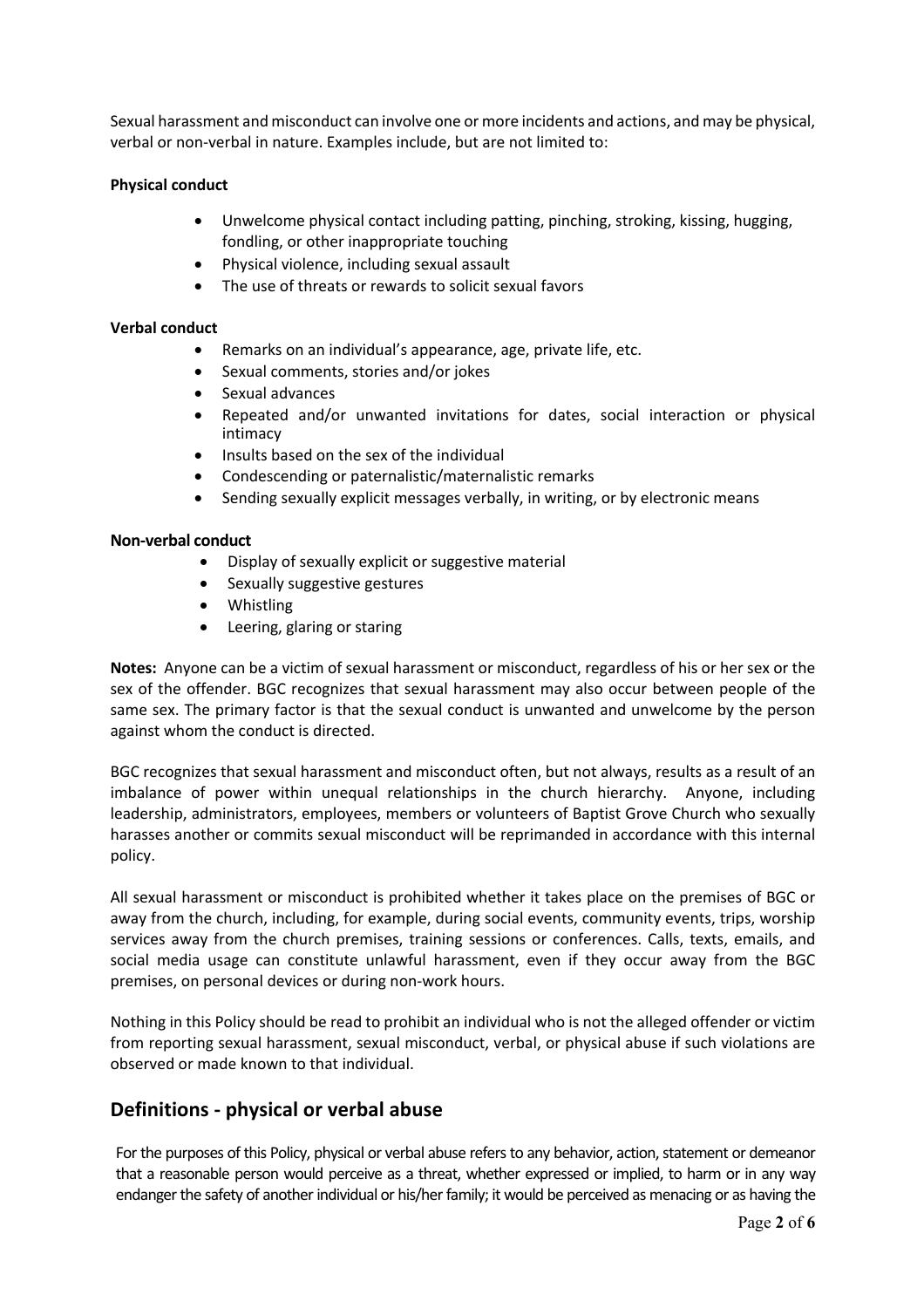potential for physical harm to another individual; and it includesthe carrying, displaying or making reference to weapons, destroying property, or throwing objects in a manner reasonably perceived to be threatening to another. Examples of prohibited conduct include:

**Verbal:** Threats or Intimidation including unwelcome name-calling, obscene language orother abusive language, to include directing such language to another in writing; bullying.

**Physical:** Physically touching, threatening to touch, or intimidating a person in a malicious manner; throwing objects regardless of whether a person is the target of a thrown object; destroying property; stalking; unwanted horseplay.

## **Retaliation**

Unlawful retaliation can be any action that could discourage someone from coming forward to make or support a sexual harassment claim. Adverse action need not be job-related or occur in the church to constitute unlawful retaliation (e.g., threats of physical violence outside of church or work hours).

Such retaliation is unlawful under federal, state, and (where applicable) local law. Federal Law protects any individual who has engaged in "protected activity." Protected activity occurs when a person has:

- made a complaint of sexual harassment, either internally or with any anti-discrimination agency;
- testified or assisted in a proceeding involving sexual harassment;

• opposed sexual harassment by making a verbal or informal complaint, or by simply informing a supervisor, manager or church leader of harassment;

- reported that another employee or volunteer has been sexually harassed; or
- encouraged a fellow employee or volunteer to report harassment.

Even if the alleged harassment does not turn out to rise to the level of a violation of law, the individual is protected from retaliation if the person had a good faith belief that the practices were unlawful. However, this retaliation provision is not intended to protect persons making intentionally false charges of harassment.

### **Supervisory Responsibilities**

All supervisors and church leaders who receive a complaint or information about suspected sexual harassment, observe what may be sexually harassing behavior or for any reason suspect that sexual harassment is occurring, **are mandated** to report such suspected sexual harassment to the Deacons' Ministry or the Compliance Committee, as outlined below. In addition to being subject to discipline if they engaged in sexually harassing conduct themselves, supervisors and church leaders will be subject to discipline for failing to report suspected sexual harassment or otherwise knowingly allowing sexual harassment to continue. Supervisors and church leaders shall also be subject to discipline for engaging in any retaliation.

## **Complaint procedures and investigative authority**

Reports of allegations of sexual harassment or misconduct should never be taken lightly or disregarded. Preventing sexual harassment is everyone's responsibility**.** BGC cannot prevent or remedy sexual harassment unless it has knowledge of such improper actions. Reports of allegations shall be handled confidentially, both before and after they have been submitted to appropriate person(s), as outlined below.

The Deacons' Ministry shall authorize and appoint a Compliance Committee that will be vested with authority to receive, investigate, make findings and report on complaints arising under this Policy. The Compliance Committee will consist of 7 members – 4 females and 3 males.. The Deacons' Ministry shall authorize funds to educate and train the Compliance Committee members to fulfill their function.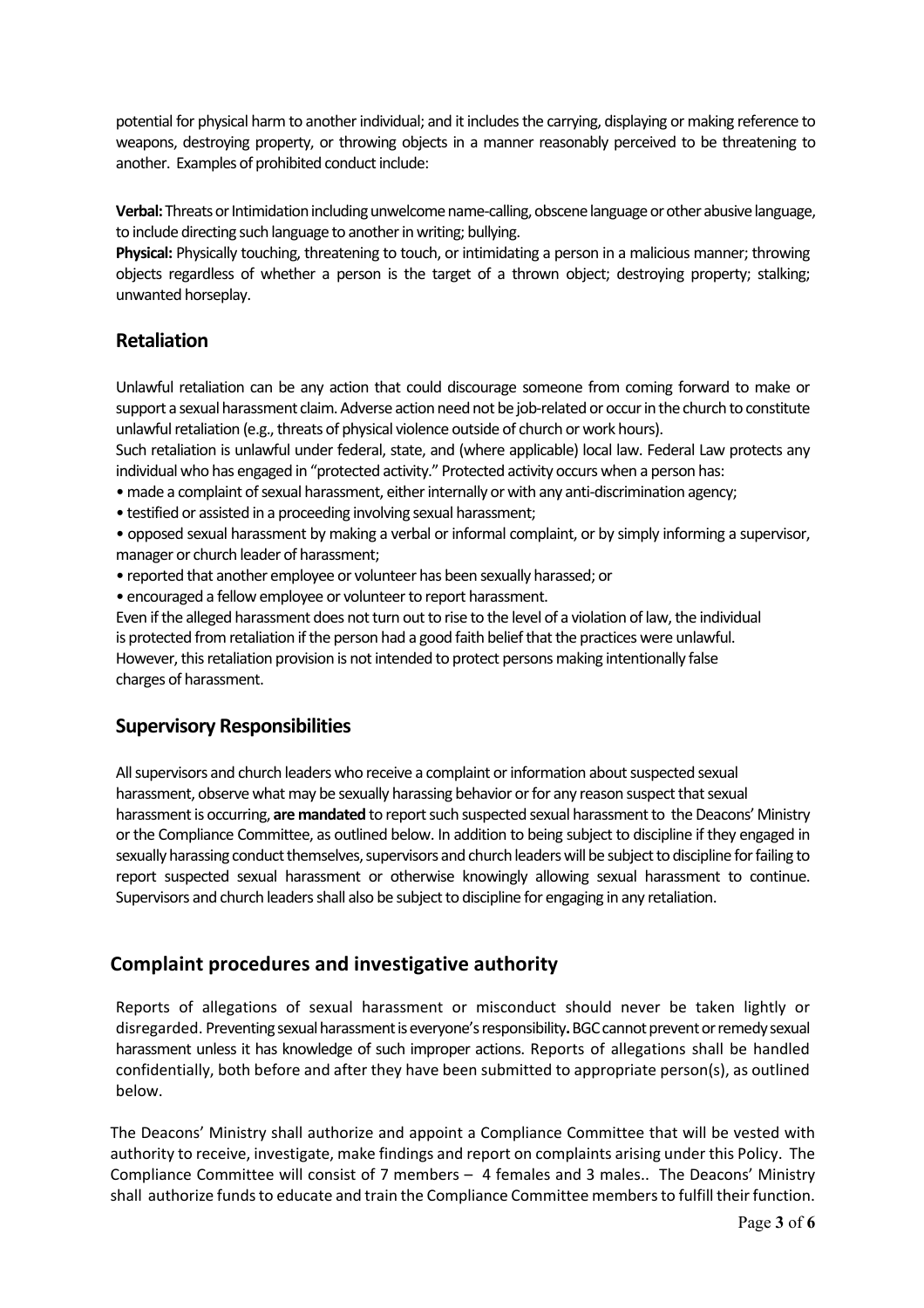The Deacons' Ministry will review the composition of the Compliance Committee at least annually to ensure competence and effectiveness.

Anyone who is subject to sexual harassment or misconduct, exploitation, physical or verbal abuse should, if possible, inform the alleged offender that the conduct is unwanted and unwelcome. BGC recognizes that sexual harassment or misconduct, exploitation, physical or verbal abuse may occur in the context of an imbalance of power as a result of a superior and a subordinate relationship, and that it may not be possible for the victim to inform the alleged offender.

If a victim cannot directly approach an alleged offender, he or she may approach any member of the Compliance Committee to register a complaint. In the alternative a victim may also approach any member within the church leadership, who will then promptly relay the complaint to the Compliance Committee.

When the Compliance Committee receives a complaint under this Policy, whether one of sexual harassment or misconduct, exploitation, physical or verbal abuse, the Compliance Committee will:

- immediately disclose any conflict of interest presented by the particular matter to the Deacons' Ministry, who will promptly replace the conflicted member(s) in the particular inquiry. The conflicted members shall remain on the Compliance Committee for all other matters)<br>immediately record the date(s), time(s) and facts of the incident(s)
- 
- ascertain the views of the complainant as to what outcome he/she wants
- ensure that the complainant understands BGC's procedures for dealing with the complaint
- discuss and agree on the next steps: either informal or formal complaint, on the understanding that choosing to resolve the matter informally does not preclude the complainant from pursuing a formal complaint if he/she is not satisfied with the outcome
- keep a confidential record of all discussions
- respect the choice of the complainant
- bear in mind that the accused is entitled to due process

The Compliance Committee, in its discretion, may seek legal counsel whenever such is deemed prudent to fulfill its duties.

Throughout the complaint procedure, a victim/survivor is entitled to assistance from a counselor within the BGC community. The Compliance Committee, as part of its duties, will identify and engage a sufficient number of counselors with special training to enable them to assist victims/survivors of sexual harassment or misconduct, exploitation, physical or verbal abuse. BGC recognizes that because sexual harassment or misconduct, exploitation, physical and verbal abuse often occurs in unequal relationships, victims often feel that they cannot come forward. Baptist Grove Church understands the need to support victims in making complaints.

### **Informal complaint process**

If the complainant chooses to address the matter informally, the Compliance Committee shall:

- give an opportunity to the alleged offender to respond to the complaint
- ensure that the alleged offender understands the complaint process
- facilitate discussion between both parties to achieve an informal resolution which is acceptable to the complainant, unless the supervisory relationship or severity of the allegations indicate that this would be unsafe or unreasonable
- ensure that a confidential record is kept of what happens
- remind all parties that retaliation is prohibited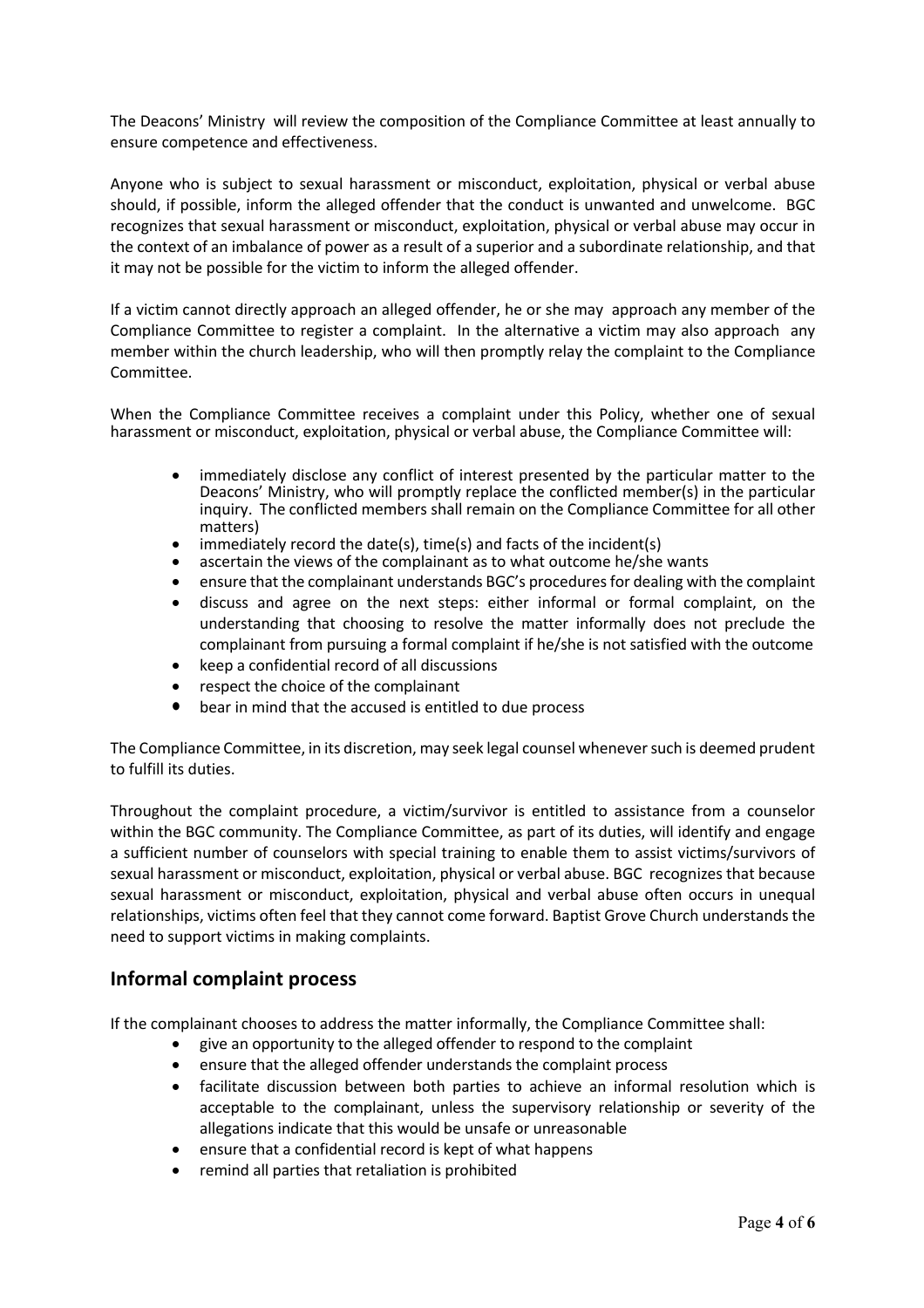- follow up after the outcome of the complaint process to ensure that the behavior has stopped
- ensure that the above is done speedily once the complaint is made
- bear in mind that the accused is entitled to due process

## **Formal complaint process**

If the complainant wants to make a formal complaint or if the informal complaint process has not led to a satisfactory outcome for the complainant, the formal complaint process should be utilized to resolve the matter.

When a formal complaint is made, the Compliance Committee shall institute a formal investigation. The Compliance Committee, in its discretion, may deal with the matter internally, or refer the matter to an internal or external investigator.

In carrying out the investigation, the Compliance Committee or the investigator at its direction shall:

- interview the complainant and the alleged offender separately
- interview other relevant third parties separately
- decide whether the complaint is credible
- produce a report detailing the steps in the investigation, findings and any recommendations
- obtain and preserve any tangible evidence bearing on the investigation, such as emails, text messages, voicemail messages, photos, etc.
- if the complaint is found to be credible and that the harassment, misconduct, exploitation or physical/verbal abuse took place, decide what the appropriate remedy for the complainant is in the particular circumstance, in consultation with the complainant (e.g. an apology, a change to working arrangements, training for the offender, discipline, suspension, dismissal, etc.)
- follow up to ensure that the recommendations are implemented, that the behavior has stopped and that the victim is satisfied with the outcome
- if it cannot determine that the harassment, misconduct, exploitation, physical or verbal abuse took place, he/she may still make recommendations to ensure proper operations of the church
- keep a record of all actions taken
- ensure that all records concerning the matter are kept confidential
- ensure that the process is pursued thoroughly, but as quickly as possible
- remind all parties that retaliation is prohibited
- report violations of this Policy to the appropriate law enforcement authorities, where warranted
- bear in mind that the accused is entitled to due process

## **Legal Protections and External Remedies**

Sexual harassment is not only prohibited by BGC, but it is also prohibited by federal law. Aside from the internal process at BGC, employees may also choose to pursue legal remedies with the appropriate governmental entities. The United States Equal Employment Opportunity Commission (EEOC) enforces federal antidiscrimination laws, including Title VII of the 1964 federal Civil Rights Act (codified as 42 U.S.C. §2000e et seq.). An individual can file a complaint with the EEOC anytime within 180 days from the harassment. There is no cost to file a complaint with the EEOC.